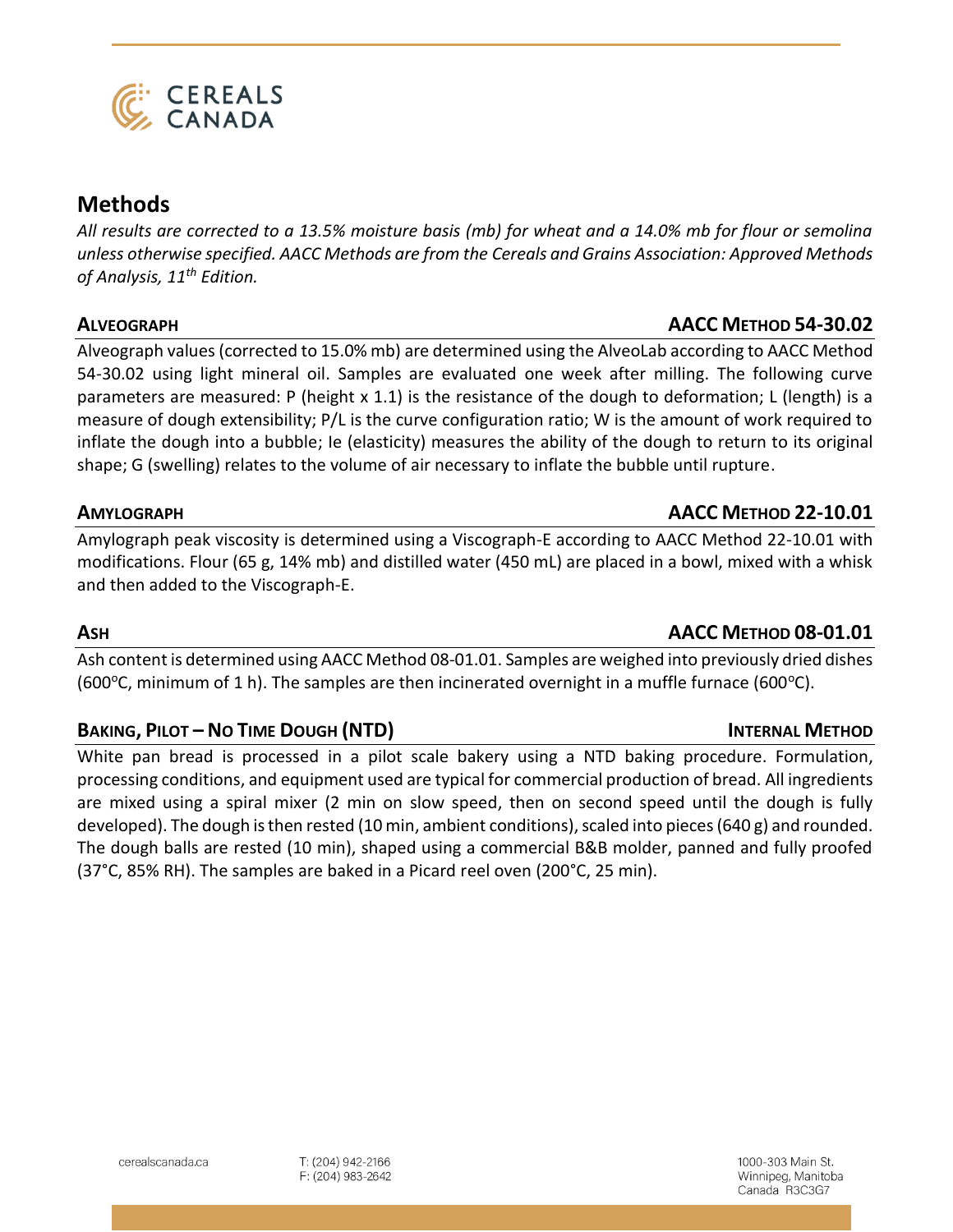# **BAKING, PILOT – SPONGE & DOUGH INTERNAL METHOD**

White pan bread is processed in a pilot scale bakery using a sponge & dough baking procedure. Formulation, processing conditions, and equipment used are typical for commercial production of bread. The sponge ingredients (a portion of flour, water, yeast, and yeast food) are prepared in a spiral mixer. The sponge is then fermented (4 h) in a proofing cabinet (27°C, 75% RH). To prepare the dough, the fermented sponge and the remaining ingredients are placed in a spiral mixer and mixed on slow speed (2 min) and then on second speed until the dough is fully developed. The dough is then rested (10 min, ambient conditions), scaled into pieces (640 g) and rounded. The dough balls are rested (10 min), shaped using a commercial B&B molder, panned and fully proofed (37°C, 85% RH). The samples are baked in a Picard reel oven (200°C, 25 min).

# **BAKING, TEST – NO TIME DOUGH (NTD) INTERNAL METHOD**

Test baking using a No Time Dough method is based on AACC Method 10-10.03 with modifications. All ingredients are placed in the bowl of a water-jacketed National Manufacturing Swanson pin mixer (20 $\degree$ C, 112 rpm) which is controlled with software to measure mixing time (min) and energy (W) input. The dough is mixed 10% past peak time and then placed in a covered bowl and allowed to rest (10 min, ambient conditions). The dough is scaled (165 g), rounded by hand and allowed a second rest (10 min, ambient conditions). The dough is then sheeted, molded, panned and proofed  $(37^{\circ}C, 85\% \text{ RH})$  to a fixed height. Samples are then baked in a National MFG. Co. reel oven (204°C, 20 min).

# **BAKING, TEST – LONG TIME FERMENTATION (LTF) INTERNAL METHOD**

Test baking using a Long Time Fermentation method is based on AACC Method 10-10.03 with modifications. All ingredients are placed in the bowl of a water-jacketed National Manufacturing Swanson pin mixer (15°C, 112 rpm) which is controlled with software to measure mixing time (min) and energy input (W). The dough is mixed 10% past peak time and then scaled, rounded, and allowed to rest in a fermentation cabinet (37°C, 85% RH; 105 min). After the initial fermentation, the first punch is performed by sheeting, tri-folding and placing the dough back into the fermentation cabinet for a second rest period (37°C, 85% RH; 50 min). The second punch is handled the same way as the first punch and the dough is placed back into the fermentation cabinet (37°C, 85% RH; 25 min). After 180 minutes of total fermentation time, the dough is sheeted, molded, panned and proofed (37°C, 85% RH) to a fixed height. Samples are then baked in a National MFG. Co. reel oven (204°C, 20 min).

# **BAKING – TOTAL BREAD SCORE INTERNAL METHOD**

Pan bread is subjectively scored using an internal method to obtain the total bread score. Total bread score is the sum of the score for external loaf characteristics (symmetry, crust character, crust colour, and break and shred) and the score for internal crumb characteristics (crumb colour and crumb structure).

# **COLOUR – BREAD CRUMB INTERNAL METHOD**

Assessment of the crumb colour of a bread slice is performed using the Minolta CR-400/410 colorimeter (D65 illuminant, 2° standard observer angle) according to manufacturer's instructions. Two slices of bread are placed on the light projection tube and the measurement is taken. L\* values (0 = black to 100 = white), which indicate the brightness of the crumb, are recorded.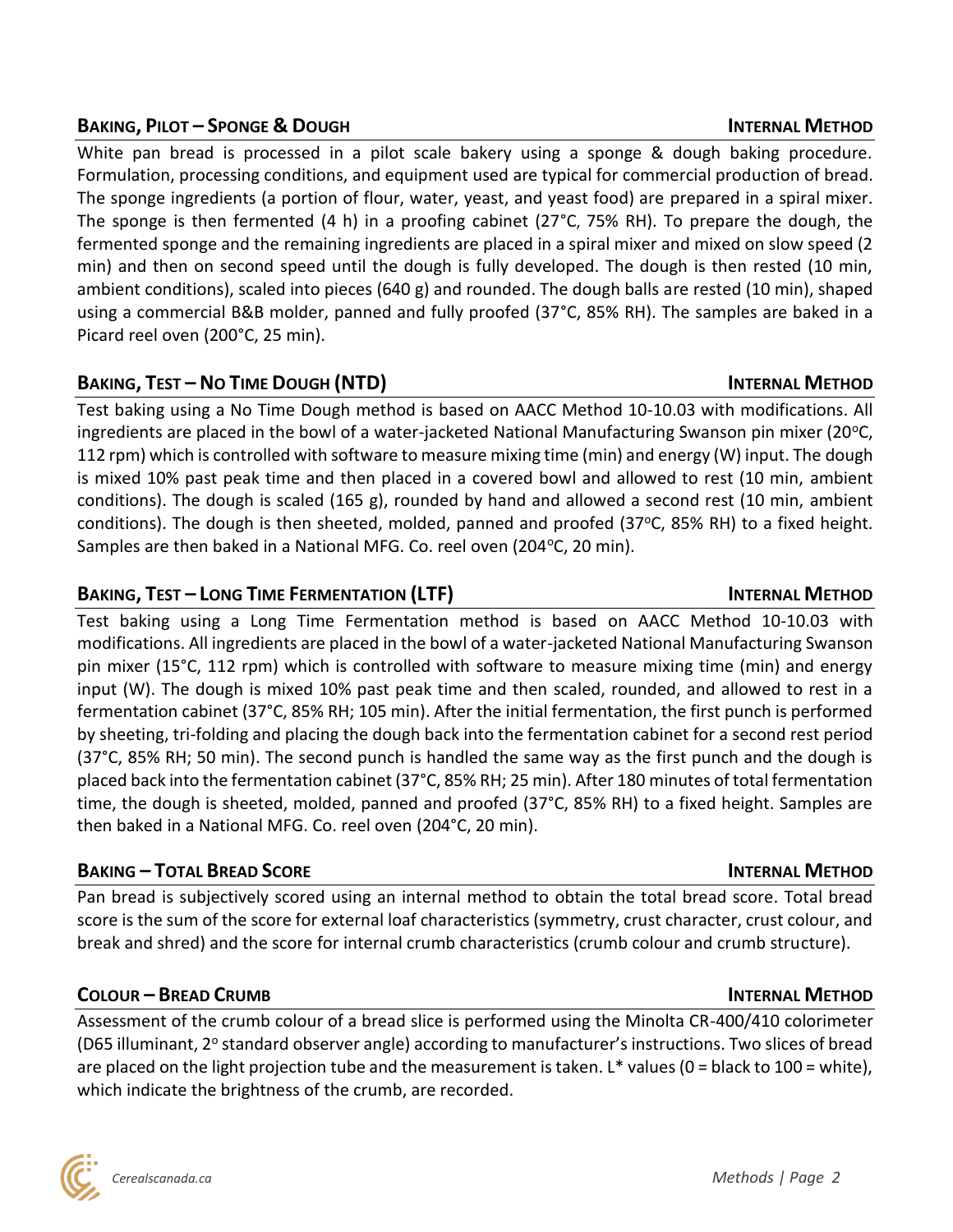# **COLOUR – FLOUR/SEMOLINA (WET) INTERNAL METHOD**

Assessment of flour/semolina colour is performed on a slurry of flour using the glass ended attachment and water made according to AACC Method 14-30.01 with respect to flour weight, volume of water, mixing time and waiting time. Samples are evaluated one week after milling. The Minolta CR-410 colorimeter (D65 illuminant, 2° standard observer angle) is used according to manufacturer's instructions and the following parameters are measured: L\* (0 = black to 100 = white); a\*  $(-a^* =$  green to  $+a^* =$ redness);  $b^*$  (- $b^*$  = blue to + $b^*$  = yellow).

### **COLOUR – NOODLE INTERNAL METHOD**

Noodle sheet (see *Noodle Processing* for details) colour is measured using a Minolta CR-410 colorimeter (D65 illuminant, 2° standard observer angle). The dough sheet is folded into six layers and stored in a covered container at ambient conditions. The following parameters are measured: L\* (0 = black to 100 = white);  $a^*$  (- $a^*$  = green to + $a^*$  = red);  $b^*$  (- $b^*$  = blue to + $b^*$  = yellow). The average of five colour measurements, taken at five spots on the dough sheet surface at 3 and 24 h from mixing time, are reported.

# **COLOUR – SEMOLINA (DRY) INTERNAL METHOD**

Assessment of semolina colour is performed using a granular material attachment and the Minolta CR-410 colorimeter (D65 illuminant, 2° standard observer angle) according to manufacturer's instructions. Samples are evaluated one week after milling. The following parameters are measured: L\* (0 = black to 100 = white);  $a^*$  (- $a^*$  = green to + $a^*$  = red);  $b^*$  (- $b^*$  = blue to + $b^*$  = yellow).

### **COLOUR – SPAGHETTI INTERNAL METHOD**

A Minolta CR-410 colorimeter (D65 illuminant, 2° standard observer angle) is used to measure the colour of dried spaghetti strands (see *Spaghetti Processing* for details). Strands are mounted on standard white cardboard (7.5 cm x 7.5 cm) using double sided tape. The following parameters are measured:  $L^*$  (0 = black to 100 = white);  $a^*$  (- $a^*$  = green to + $a^*$  = red);  $b^*$  (- $b^*$  = blue to + $b^*$  = yellow).

### **CRUMB STRUCTURE – BREAD AACC METHOD 10-18.01**

Crumb structure is evaluated using C-Cell imaging (Calibre Control International Ltd) according to AACC Method 10-18.01 using two slices of bread taken from the centre of the loaf. The following parameters are measured: cell diameter, average cell diameter; number of cells per slice area, number of cells present in a slice per total area of a slice measured in mm<sup>2</sup>; cell wall thickness, average cell wall thickness; cell contract, ratio of the average brightness of the cells to the average brightness of the cell walls.

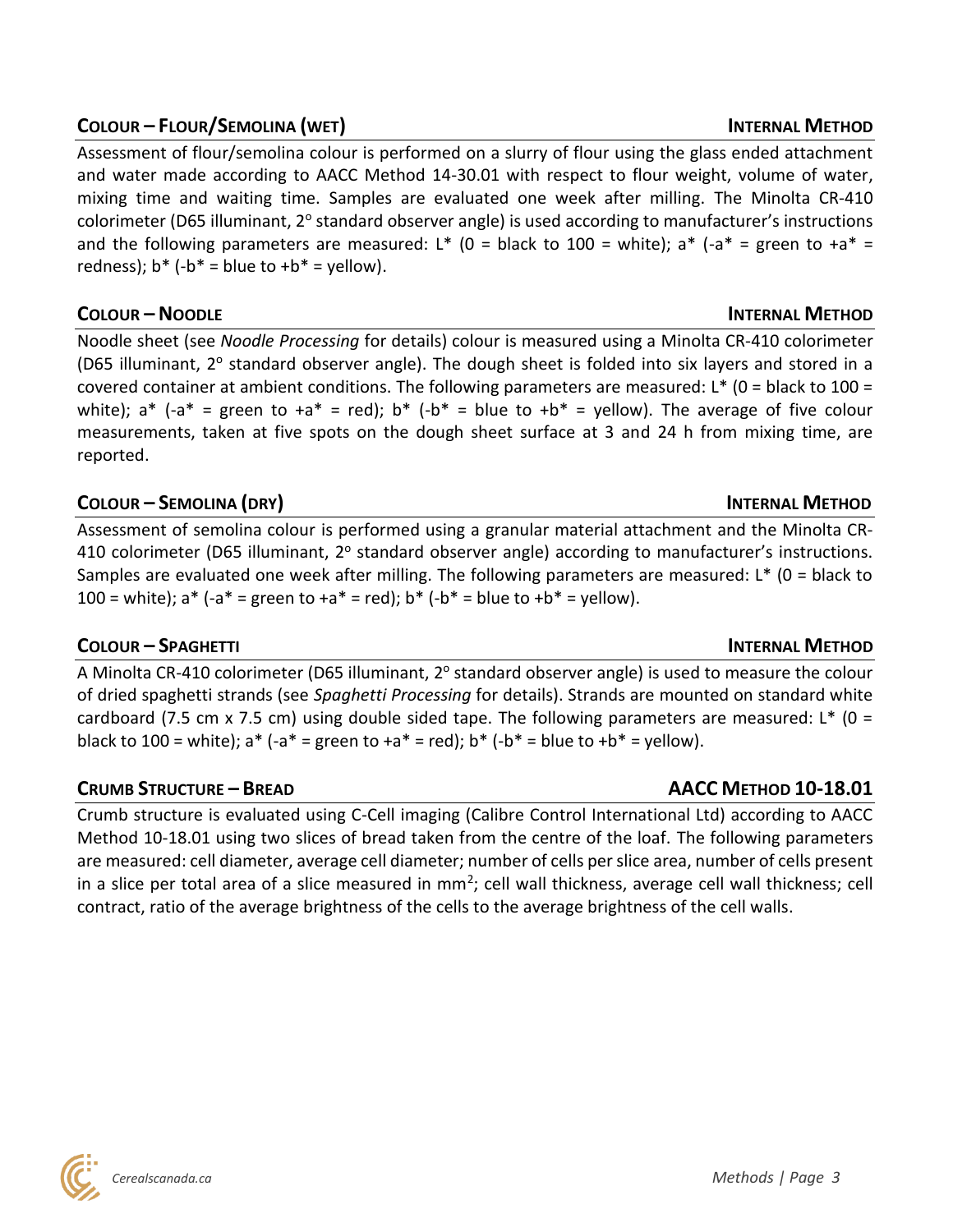Extensographs are performed using the Extensograph-E according to AACC Method 54-10.01 with the modification that the dough test pieces are not stretched at 90 min, only re-formed. Results are reported for the stretches completed at 45 and 135 min. The Extensograph-E is calibrated so that a 100 g load is equivalent to 80 BU. Samples are tested one week after milling. The following parameters are measured:  $R_{\text{max}}$  is the maximum height (maximum resistance) of the curve; E is a measure of the extensibility in cm; A is the area under the curve in cm<sup>2</sup> (energy).

Falling number is determined using the FN1000 with the Shakematic 1095 according to AACC Method 56- 81.03. For evaluation of wheat FN, a sample of wheat (minimum of 250 g) is ground using the FN3100 laboratory mill with 0.8 mm screen.

# **FARINOGRAPH AACC METHOD 54-21.02**

Farinographs are performed using the Farinograph-E or Farinograph-AT with either the large bowl (300 g) or small bowl (50 g) according to AACC Method 54-21.02. Flour is tested one week after milling. The following parameters are measured: water absorption (FAB) is the amount of water needed to center the curve on the 500 BU line at maximum consistency (peak); dough development time (DDT) is the time for the dough to reach maximum consistency (peak); stability is the amount of time that the top portion of the curve is above the 500 BU line; mixing tolerance index (MTI) is the drop in BU of the top of the curve at DDT to the top of the curve 5 min after DDT.

# **FLOUR YIELD, AS IS – LAB MILLING INTERNAL METHOD**

Wheat for milling is cleaned using a dockage tester with standard screens and then conditioned for 20 to 24 hours, based on wheat class: hard wheats (i.e. CWRS; 16.5% moisture); medium hard wheats (i.e. CPSR, CWRW; 16.0% moisture). Milling is done using a Bühler laboratory flour mill (MLU-202) using preset feed rates and roll gap settings for all common wheat classes. After milling, the bran and shorts fractions are put through a Bühler bran finisher (MLU-302) and any additional flour released is added to the original flour and used for calculation of the final flour yield based on total products.

# **FLOUR YIELD – CORRECTED TO 0.50% ASH BASIS INTERNAL METHOD**

Correction of flour milling yield to a 0.50% ash basis is calculated to show milling yields on a constant ash basis and allows for a better comparison among wheat samples with different extraction rates and flour ash contents. The correction is based on an estimate derived from a laboratory mill ash curve where each 0.01% difference in flour ash content (based on a 0.50% ash content) is equal to a 0.50% extraction adjustment. It is calculated as follows:

Milling yield, 0.50% ash basis = % milling yield (as is) + 0.50 x (0.50 – ash content, as is) 0.01

# **EXTENSOGRAPH AACC METHOD 54-10.01**

# **FALLING NUMBER (FN) AACC METHOD 56-81.03**

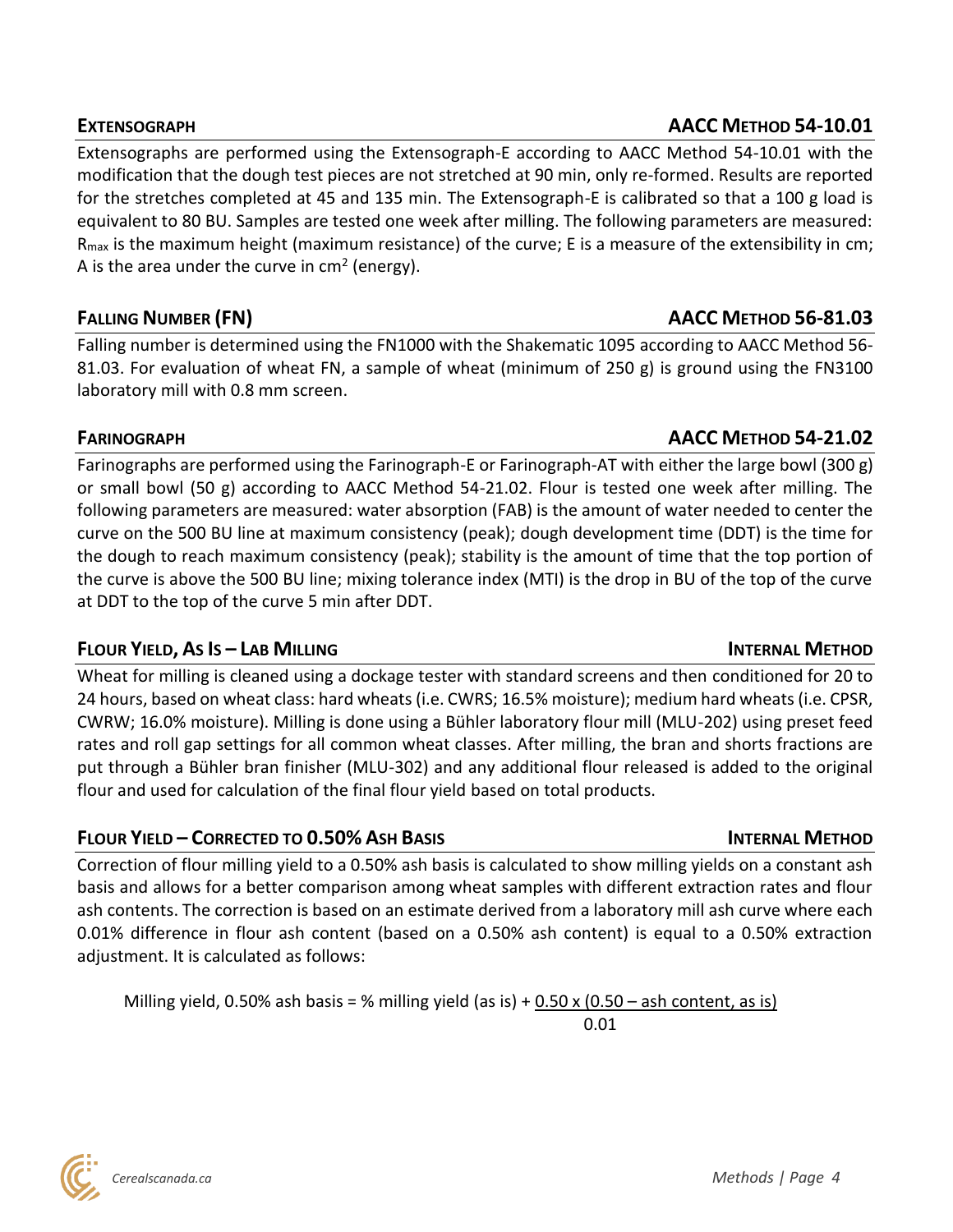# **SEMOLINA YIELD – LAB MILLING INTERNAL METHOD**

Wheat for milling is cleaned using a dockage tester with standard screens and then conditioned for 16 to 20 hours. Milling is done using a Bühler laboratory semolina mill (MLU-202) using preset feed rates and roll gap settings. After milling, the semolina is purified using Namad laboratory purifier. Break flour is added to purified semolina and the total amount is reported as semolina yield. To calculate total yield, sizing flour is added to purified semolina and break flour blend. Yields are calculated based on total products.

# **GLUTEN CONTENT & GLUTEN INDEX (GI) AACC METHOD 38-12.02**

Wet gluten content and gluten index values are determined using the Glutomatic 2200 with the Gluten Index Centrifuge 2015 according to AACC Method 38-12.02. The single-stage washing procedure is used for flour while the two-stage washing procedure is used for semolina/ground wheat. Flour/semolina samples are tested one week after milling.

### **GRANULATION AACC METHOD 66-20.01**

Semolina granulation is determined using a Ro-tap sieve shaker according to AACC Method 66-20.01.

Mixolab assessment is determined using the Mixolab 2 according to AACC Method 54-60.01. Flour is tested one week after milling. The following parameters are measured: water absorption (WA) is the amount of water needed to form dough with a consistency of 1.1 ± 0.05 Nm on the C1 torque; C1 torque (C1) is initial peak dough consistency; time to T1 (T1) is the time needed to reach C1; Stability is the time around C1 where the torque is greater than C1-11%; CS time; is the time required for the consistency to drop by 50% after heating has started; C2 torque (C2) represents the lowest point of the curve; C3 torque (C3) is the maximum torque obtained after C2 during the heating phase; C4 torque (C4) is the minimum torque obtained after C3; C5 torque (C5) is the torque at the end of the test.

# **MOISTURE CONTENT – GROUND WHEAT/FLOUR/SEMOLINA AACC METHOD 44-15.02**

The moisture content of ground wheat/semolina/flour is determined according to AACC Method 44-15.02 using the single stage procedure  $(130^{\circ}C, 1 h)$ .

# **MOISTURE CONTENT – WHEAT AACC METHOD 44-11.01**

The moisture content of whole kernel wheat is determined using the Perten AM5200-A according to AACC Method 44-11.01.

# **MIXOLAB AACC METHOD 54-60.01**

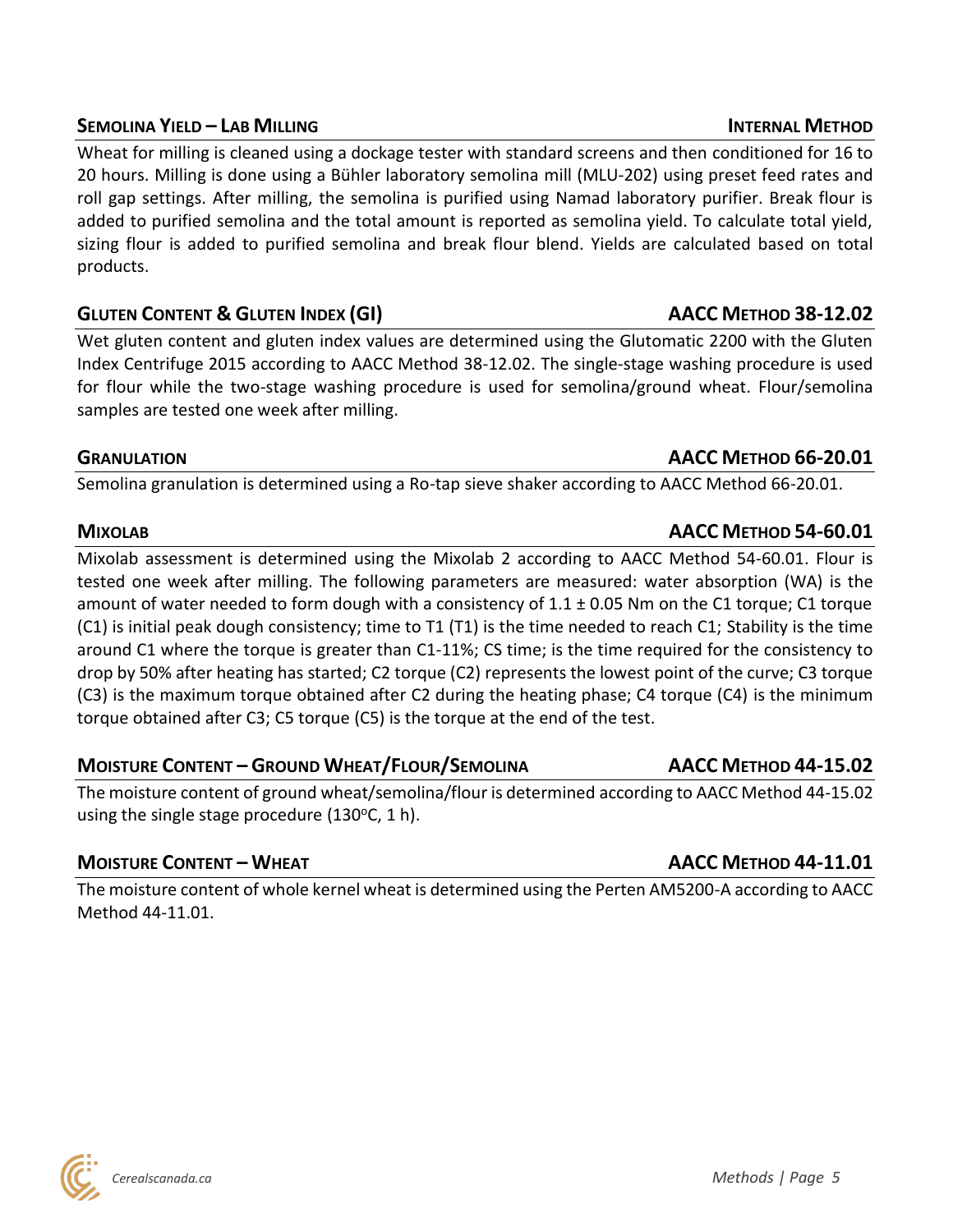### **NOODLE PROCESSING – INSTANT INTERNAL METHOD**

Flour is processed into instant noodles using an Ohtake vertical mixer. Salt (NaCl; 1% based on flour weight), alkaline salts (K<sub>2</sub>CO<sub>3</sub>:Na<sub>2</sub>CO<sub>3</sub> = 5:5 w/w: 0.1% based on flour weight) and guar gum (0.2% based on flour weight) are dissolved in water and added to flour at a constant water absorption (34%, 14% mb, mass balanced) and then mixed (100 rpm, 10 min). The noodle sheets are prepared using Cereal Canada's pilot Ohtake noodle line starting with an initial gap setting of 5.1 mm. The dough sheet is then subjected to four reduction passes (2.0, 1.5, 1.2, and 1.0 mm) and cut into noodle strands at the final pass. The cut noodle strands are continually fed into a traveling net conveyor. The cut noodles are cooked with steam while passing through a tunnel steamer. Noodles are then cut into a predetermined length to make one serving size. The noodle portions are deep-fried in a tunnel fryer and then cooled to room temperature in a cooling tunnel.

# **NOODLE PROCESSING – YELLOW ALKALINE NOODLES (YAN) INTERNAL METHOD**

Yellow alkaline noodles are processed using an Ohtake vertical mixer and lab scale Ohtake sheeter. Salt (NaCl; 1% based on flour weight) and alkaline salts (K<sub>2</sub>CO<sub>3</sub>:Na<sub>2</sub>CO<sub>3</sub> = 6:4 w/w: 1.3% based on flour weight) are dissolved in water and added to flour at a constant water absorption (34%, 14% mb, mass balanced). The flour and salt solution are mixed (100 rpm, 10 min) and rested (15 min). Sheeting begins with an initial gap setting of 3.5 mm and then the dough sheet is folded, sheeted again at the same gap setting and rested (30 min) on the noodle roller in a plastic bag. The dough sheet is subjected to four reduction passes (2.0, 1.4, 1.1, 0.9 mm). A section (180 cm) is cut from the noodle sheet for colour (see Colour – Noodle for details). The remaining dough is sheeted a final time before cutting. The final gap setting is adjusted for each sample to ensure the resulting noodle strands have a thickness of 1.4 mm. Noodle strands are cut using a No. 10 cutter to produce noodles with a width of 3.0 mm for texture analysis.

# **NOODLE PROCESSING – WHITE SALTED NOODLES (WSN) INTERNAL METHOD**

# White salted noodles are processed using an Ohtake vertical mixer and lab scale Ohtake sheeter. Salt (NaCl; 2% based on flour weight) is dissolved in water and added to the flour at a constant water absorption (32%, 14% mb, mass balanced). The flour and salt solution are mixed (100 rpm, 10 min) and rested (15 min). Sheeting begins with an initial gap setting of 3.5 mm and then the dough sheet is folded, sheeted again at the same gap setting and rested (30 min) on the noodle roller in a plastic bag. The dough sheet is subjected to four reduction passes (2.0, 1.5, 1.2, 1.0 mm). A section (180 cm) is cut from the noodle sheet for colour (see *Colour – Noodle* for details). The remaining dough is sheeted a final time before cutting. The final gap setting is adjusted for each sample to ensure the resulting noodle strands have a thickness of 1.4 mm. Noodle strands are cut using a No. 10 cutter to produce noodles with a width of 3.0 mm for texture analysis (after cooking, see *Noodle – Texture* for details).

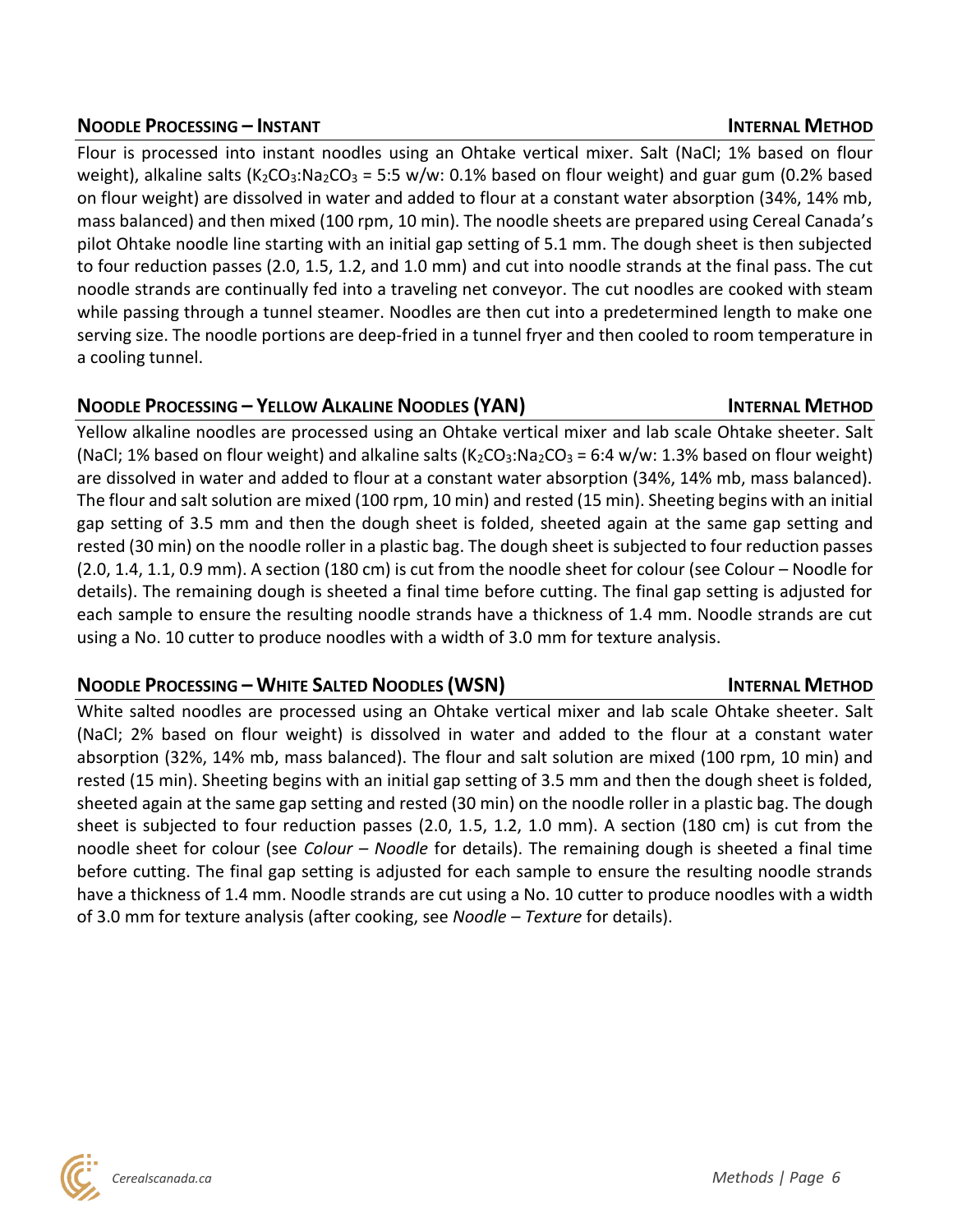Noodles (16 strands, 10 cm length) are assessed for texture by cooking in boiling water (500 mL) for three different cooking times (2.5, 3.5 and 5.0 min). After each cooking time, the noodles are drained, cooled in water (22 °C, 1.5 min) and placed in a sieve. The cooked noodles are lined up on the TA.XT measuring plate and rested (3.75 min) prior to taking a measurement. A TA.XTplus Texture Analyzer with a firmness blade (TA-47) is used to measure maximum cutting stress (g/mm<sup>2</sup>). The average of two measurements taken on 16 strands is reported for each sample at each cooking time.

Wheat kernel hardness is assessed by determining the particle size index using AACC Method 55-30.01 with modifications. Wheat, with moisture content between 11.0-13.0%, is ground using an UDY Cyclone grinder (1.0 mm screen) and a feed rate regulator (52 rpm). Ground wheat is sieved using a Ro-tap sieve shaker.

# **PROTEIN CONTENT WILLIAMS ET AL. 1998**

Protein content (N x 5.7) is measured by a combustion nitrogen analysis (CNA) method using the LECO FP-828 according to Williams *et al*. (Protein testing methods. In, Wheat Protein, Production and Marketing. Proceedings of the Wheat Protein Symposium. Saskatoon, SK. University of Saskatchewan Press. March 9- 10, 1998. pp. 37-47). Drift corrections are done using EDTA.

# **RVA – PASTING PROFILE AACC 76-21.02**

Evaluation of the pasting profile of flour is performed using the RVA 4500 according to AACC 76-21.02 (STD1, 13 min profile). The following parameters are measured: peak viscosity is the maximum viscosity during the heating cycle; peak time is the time at peak viscosity; pasting temperature is the temperature where a rapid increase in viscosity occurs; hot paste viscosity is the minimum viscosity observed during the heating period; breakdown is the difference between peak and hot paste viscosities; final viscosity is the viscosity at the end of the test; setback is the difference between final and hot paste viscosities.

### **SPAGHETTI – COOKING LOSS INTERNAL METHOD**

Dried spaghetti (30 g, 1 cm length) is cooked in boiling water (300 mL) to its cooking time (CT) which is defined as the time when the centre core of the spaghetti just disappears when pressed between two Plexiglas plates. After the CT is reached, the spaghetti is drained and the cooking water is retained. The cooking water is evaporated (130 $^{\circ}$ C, 24 h) and the remaining residue is weighed and expressed as a percentage of the initial spaghetti weight.

# **SPAGHETTI – FIRMNESS INTERNAL METHOD**

Dried spaghetti (12 strands, 5 cm length) is cooked in boiling water (250 mL, 9 min). After cooking, the spaghetti is drained and placed on a fine sieve. A TA.HD Texture Analyzer with a firmness blade (TA-47) is used to measure firmness. The average of four measurements is reported for each sample (two measurements per set of five strands).

# **NOODLE – TEXTURE INTERNAL METHOD**

# **PARTICLE SIZE INDEX (PSI) AACC METHOD 55-30.01**

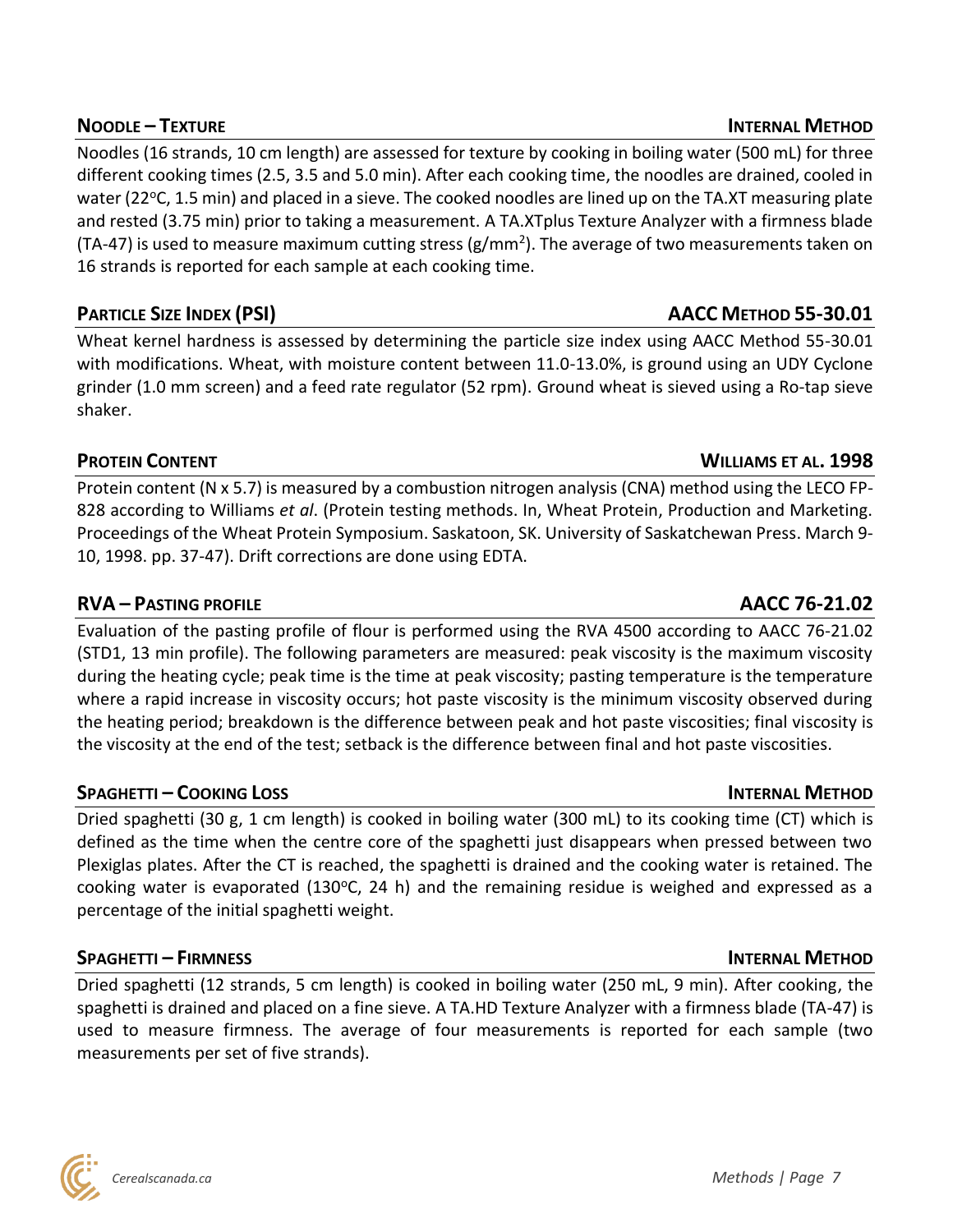# **SPAGHETTI – PROCESSING: LAB SCALE INTERNAL METHOD**

A Namad laboratory pasta extruder with a Teflon die (1.80 mm diameter) is used to process spaghetti. Semolina and water (27% absorption based on semolina weight) are mixed with a paddle mixer for 12 min, then the dough is extruded under vacuum. Spaghetti is dried using a Bühler batch dryer using a high temperature drying cycle (85°C, 5.75 h).

# **SPECIFIC VOLUME - BREAD AACC METHOD 10-14.01**

The Perten bread volume meter (BVM 6600) is used to measure loaf volume (cm<sup>3</sup>) according to AACC Method 10-14.01. The loaf weight is also determined. Specific volume (cm<sup>3</sup>/g) is calculated as the ratio of loaf volume to loaf weight.

Starch damage is measured using the SDmatic according to AACC Method 76-33.01 and is reported in UCD.

# **STEAMED BREAD PROCESSING (LAB SCALE) INTERNAL METHOD**

Ingredients are mixed using a GRL-1000 mixer (45 rpm, 0.5 min) and then at a higher speed (105 rpm) until the dough is developed. The dough is rested (15 min) and then sheeted (20 passes, 5.5 mm gap). The dough sheet is subsequently rolled into a cylinder and six dough pieces are scaled (150 g each), and then rounded by hand. The dough pieces are placed in a covered steamer tray, and proofed (45 min, 32 $^{\circ}$ C, 85% RH), and then steamed (25 min) in a commercial steamer.

Steamed breads are weighed and measured for height and width. Volumes are determined by rapeseed displacement. The colour of the steamed bread skin is measured by a Minolta Chroma Meter CR-410 (C illuminant). The following parameters are measured: L\* (0 = black to 100 = white); a\*  $(-a^* = g$ reen to  $+a^*$  $=$  redness); b\* (-b\*  $=$  blue to +b\*  $=$  yellow). Breads are scored by a trained sensory panel using an in-house developed scoring system. Steamed breads are evaluated for physical measurements of weight, width, height and volume and sensory measurements of exterior appearance, crumb structure and colour, texture and overall acceptability.

# **WATER DOUGH COLOUR INTERNAL METHOD**

Flour (300g) is mixed with 36% water (w/w) in the GRL 1000 Mixer (6 min, 105 rpm) to produce a homogeneous dough crumb. The dough crumbs are sheeted with an Ohtake laboratory noodle machine (Ohtake, Tokyo, Japan) with an initial gap setting of 3.5 mm, followed by a lamination step at the same gap setting. The dough sheet is then rested (10 min) in a plastic bag and then subjected to four reduction passes (2.0, 1.5, 1.2, 1.0 mm gap settings). The resulting noodle sheet is sealed in a plastic bag to prevent moisture loss. Colour measurements are taken on the folded dough sheet (6 layers) at 2 and 24 h using a Minolta colorimeter (L\*, a\*, b\*) with D65 illuminant.

# **YELLOW PIGMENT CONTENT FU ET AL. 2013**

Semolina yellow pigment content is determined according to Fu *et al*. (2013. J. Cereal Sci. 57: 260-566).

**STARCH DAMAGE AACC METHOD 76-33.01**

# **STEAMED BREAD EVALUATION INTERNAL METHOD**

### *Cerealscanada.ca Methods | Page 8*